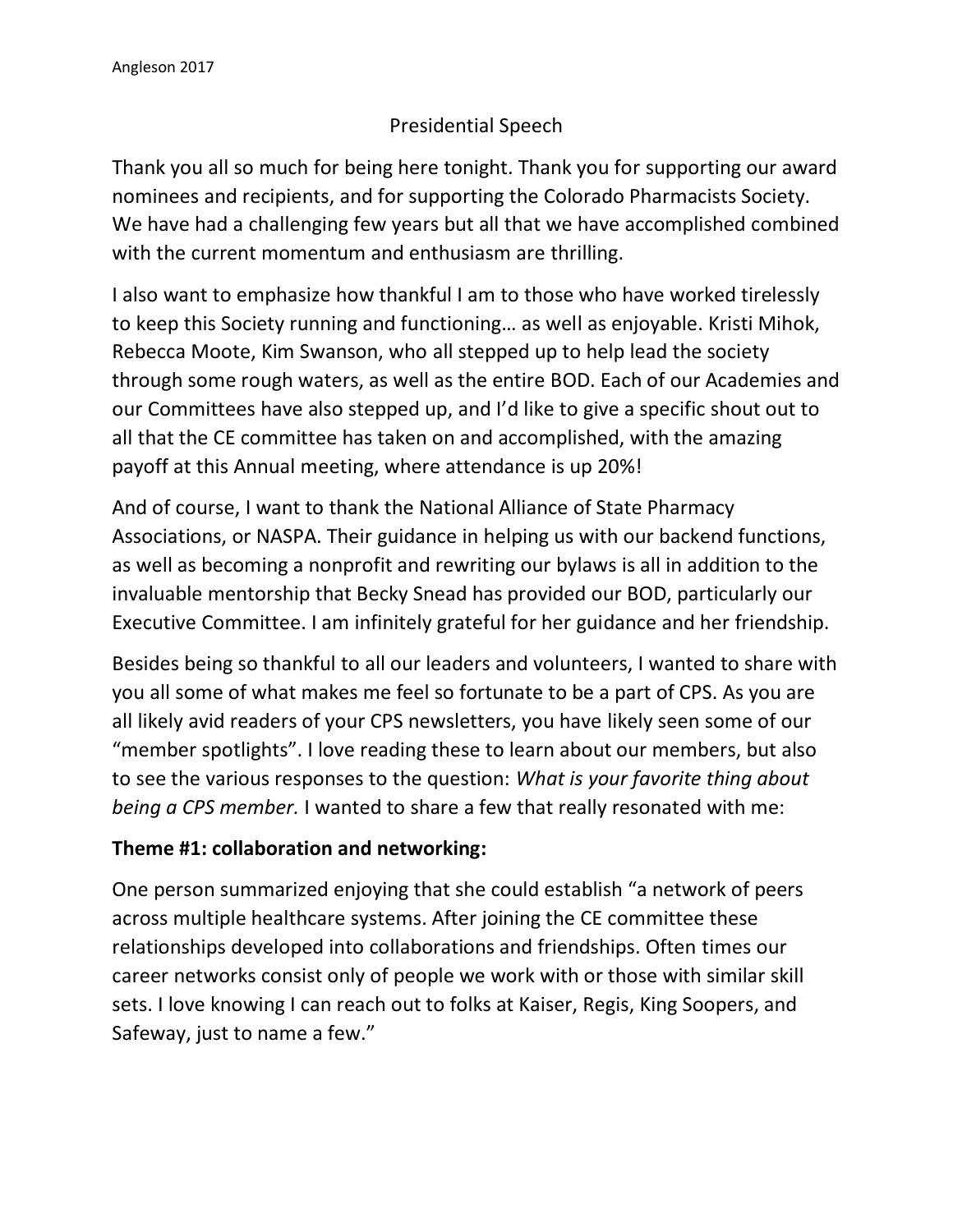Another stated that being a CPS member enables interactions with, "the talented pharmacists that are CPS members. Colorado pharmacists add so much to the profession nationwide, and I feel lucky to get to live and practice here."

"my favorite thing about being a CPS member is the ability to connect with the whole CPS membership ranging from pharmacy students to pharmacy technicians and the numerous pharmacists across the state. In addition, I have enjoyed being able to inform others at the national level about the amazing things CPS and our membership is doing within the state of Colorado, whether it be related to clinical practice or policy-making.

### **Theme #2: Affecting change in Colorado:**

"my favorite thing about being a CPS member is having the opportunity to impact pharmacy practice within Colorado. CPS participation has opened the doors for the advancement of pharmacy practice within Colorado, allowed me the opportunity to share unique areas of pharmacy practice, and has created a network of peers that I can work closely with to reach my professional goals."

"Professional advocacy is currently my passion area within CPS and pharmacy. I believe every pharmacist in Colorado should be a member of CPS and get involved to take an active role in advancing our professional future."

"I am very excited for upcoming pharmacy practice changes in Colorado pursuant to Senate Bill 16-135 including creation of statewide protocols and opportunities for pharmacists to participate in collaborative practice agreements."

#### **And as a nice summation:**

"I love being involved in CPS because it allows me to learn and grow professionally and understand how we can truly inspire change in our profession. The organization is made up of a diverse group of passionate providers and together we effectively drive change in the state."

These all resonate with me – we ARE a diverse group from all parts of pharmacy and it is my interactions with each of you that make me love being a part of CPS. From working to grow membership or at the capital on legislation, learning the different perspectives from Academia, Retail, Compounding, and Hospital pharmacists as well as students and technicians, helps ME grow as a practitioner.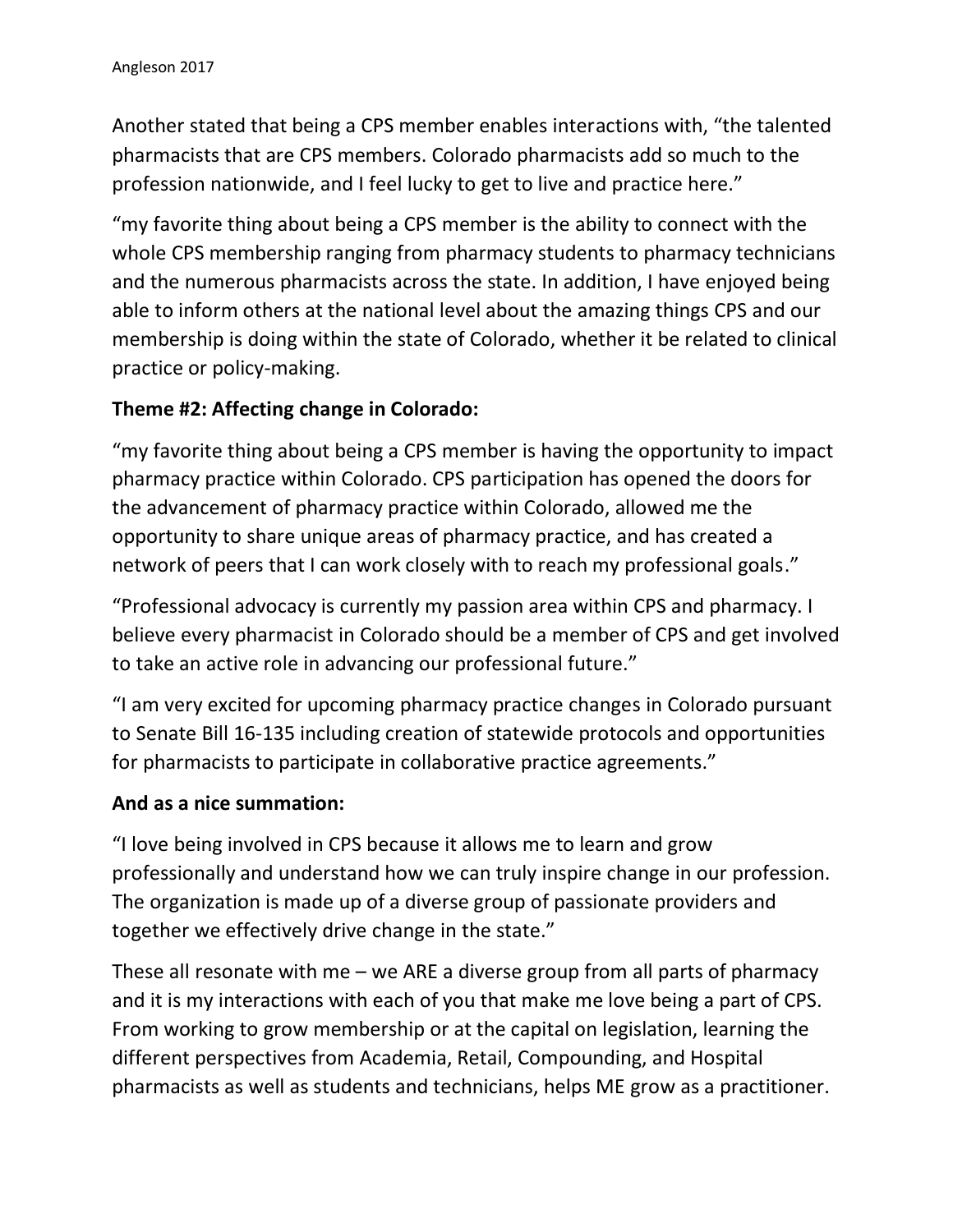I have been so excited to feel the energy that has been building over the past few years. I know everyone here has been a part of that atmosphere and, again, I thank you all. We are growing and I appreciate everyone who has spoken up to provide us feedback on how we can do things different during this growth… to make us better –we need this critique from our members to make us the best.

# **What do I want to see happen this year?**

- 1. Continue to grow membership, with a focus on what we can offer our colleagues outside the Denver/Boulder/I-25 corridor. We started that this year with our first "Regional Meeting" that was held in May at the Marriott in Colorado Springs. We had a great turnout and were excited by the discussion, particularly around technician regulation. I am thrilled with our 15% increase in dues revenue over the past year and want to keep this going with a goal to increase to a 20% increase in 2017-2018.
- 2. Moving forward with a local association management company to further relieve the stress of our volunteers. We are hopeful that the AMC will help us with our digital and social media presence, to further grow membership by identifying those we are not currently reaching.
- 3. Focused work on the Society's Mission and Vision to guide our strategic planning as we look to the future.

## **My challenge to you?**

- 1. Send me your ideas of what we can offer the membership that you would find valuable. Examples? Dinners, special interest groups, a PRN. Maybe just reach out to let us know something isn't working on the website. Even if it takes us a few years to get something going, we can start the work now.
- 2. Continue to help us grow. Go out there and recruit. I, like Kim did a year ago, will challenge my BOD to recruit 2 members/month. I will also ask the same of you: at least to go out there and talk about the new exciting opportunities for involvement and what more we can develop. If you don't want to do it for me, then do it for the amazing discounts you can accumulate with our new "member recruitment" discount. If you recruit someone and they indicate that when they sign up, you save on future CPS events!
- 3. Finally, get involved! Become a part of our committees and Academies.